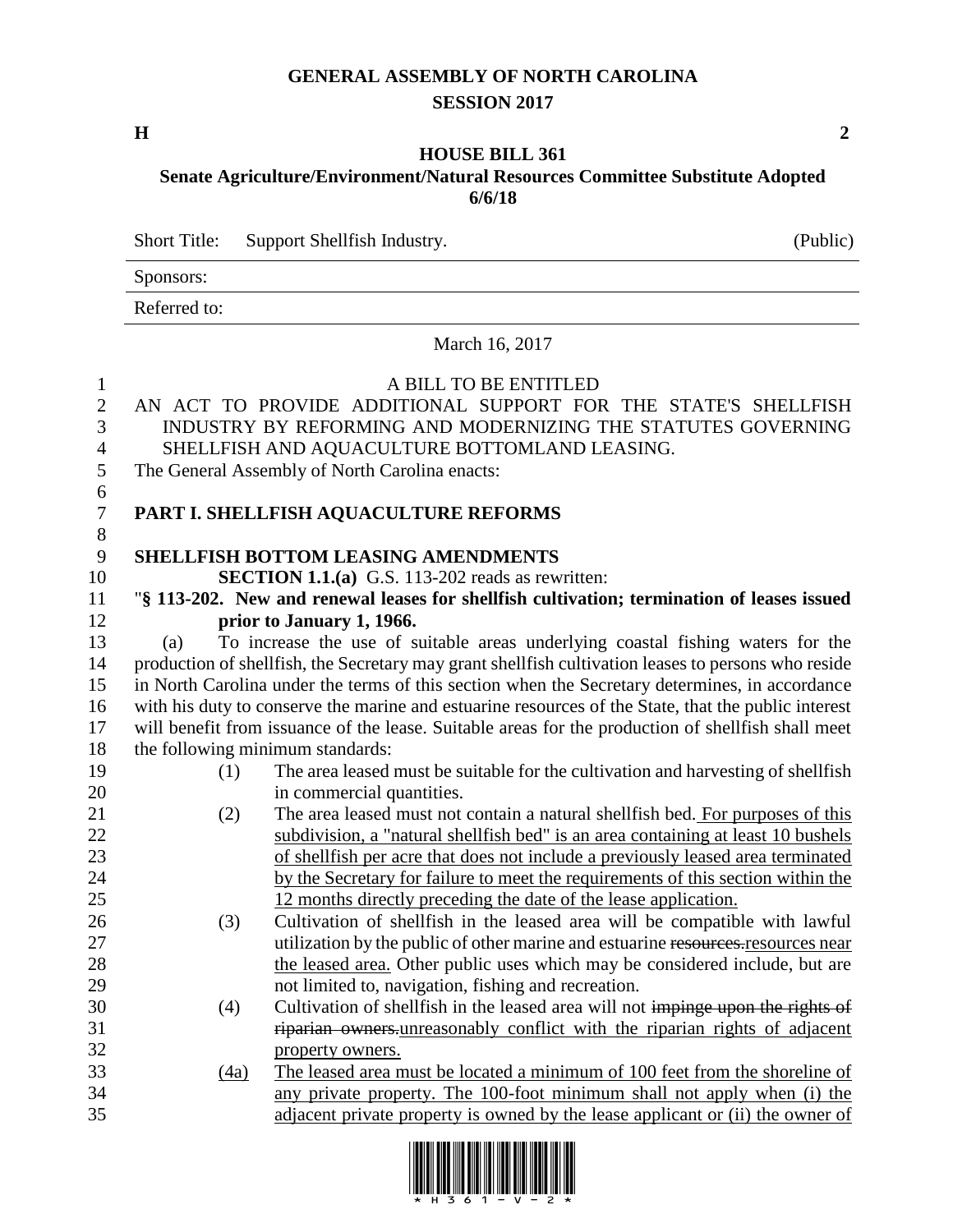|                                                                                                                                                                                                        | <b>General Assembly Of North Carolina</b> |           |                                                                       | <b>Session 2017</b>                                                                                                                                                                            |  |
|--------------------------------------------------------------------------------------------------------------------------------------------------------------------------------------------------------|-------------------------------------------|-----------|-----------------------------------------------------------------------|------------------------------------------------------------------------------------------------------------------------------------------------------------------------------------------------|--|
|                                                                                                                                                                                                        |                                           |           |                                                                       | the private property has provided consent in the form of a written and                                                                                                                         |  |
|                                                                                                                                                                                                        |                                           |           | notarized statement.                                                  |                                                                                                                                                                                                |  |
|                                                                                                                                                                                                        | (5)                                       |           |                                                                       | The area leased must not include an area designated for inclusion in the                                                                                                                       |  |
|                                                                                                                                                                                                        |                                           |           | Department's Shellfish Management Program.                            |                                                                                                                                                                                                |  |
|                                                                                                                                                                                                        | (6)                                       |           |                                                                       | The area leased must not include an area which the State Health Director has                                                                                                                   |  |
|                                                                                                                                                                                                        |                                           |           |                                                                       | recommended be closed to shellfish harvest by reason of pollution-waters that                                                                                                                  |  |
|                                                                                                                                                                                                        |                                           |           |                                                                       | have been classified as prohibited, restricted, or conditionally approved closed                                                                                                               |  |
|                                                                                                                                                                                                        |                                           |           |                                                                       | with respect to shell fish harvesting at the time of filing of the lease application.                                                                                                          |  |
|                                                                                                                                                                                                        | (7)                                       |           | The area leased under a single lease shall be as follows:             |                                                                                                                                                                                                |  |
|                                                                                                                                                                                                        |                                           | a.        |                                                                       | For coastal fishing waters located in and south of Core Sound, the area                                                                                                                        |  |
|                                                                                                                                                                                                        |                                           |           |                                                                       | leased under a single lease shall not be less than one-half acre or                                                                                                                            |  |
|                                                                                                                                                                                                        |                                           |           |                                                                       | exceed 10 acres, except in areas designated by the Department as                                                                                                                               |  |
|                                                                                                                                                                                                        |                                           |           |                                                                       | Shellfish Aquaculture Enterprise Areas under subsection (s) of this                                                                                                                            |  |
|                                                                                                                                                                                                        |                                           |           |                                                                       | section. For purposes of this subdivision, Core Sound shall have the                                                                                                                           |  |
|                                                                                                                                                                                                        |                                           |           |                                                                       | definition set forth in Section $1(b)$ of Chapter 44 of the 1993 Session                                                                                                                       |  |
|                                                                                                                                                                                                        |                                           |           | Laws.                                                                 |                                                                                                                                                                                                |  |
|                                                                                                                                                                                                        |                                           | <u>b.</u> |                                                                       | For other coastal fishing waters, the area leased under a single lease                                                                                                                         |  |
|                                                                                                                                                                                                        |                                           |           |                                                                       | shall not be less than one-half acre or exceed 50 acres, except in areas                                                                                                                       |  |
|                                                                                                                                                                                                        |                                           |           |                                                                       | designated by the Department as Shellfish Aquaculture Enterprise                                                                                                                               |  |
|                                                                                                                                                                                                        |                                           |           | Areas under subsection (s) of this section.                           |                                                                                                                                                                                                |  |
|                                                                                                                                                                                                        | (b)                                       |           |                                                                       | The Secretary may delete any part of an area proposed for lease or may condition a                                                                                                             |  |
|                                                                                                                                                                                                        |                                           |           |                                                                       | lease to protect the public interest with respect to the factors enumerated in subsection (a) of this                                                                                          |  |
|                                                                                                                                                                                                        |                                           |           |                                                                       | section. The Secretary may not grant a new lease in an area heavily used for recreational                                                                                                      |  |
|                                                                                                                                                                                                        |                                           |           |                                                                       | purposes. Except as prohibited by federal law, the Secretary shall not exclude any area from<br>leasing solely on the basis that the area contains submerged aquatic vegetation and shall make |  |
|                                                                                                                                                                                                        |                                           |           |                                                                       | specific findings based on the standards set forth in subsection (a) of this section prior to reaching                                                                                         |  |
|                                                                                                                                                                                                        |                                           |           |                                                                       |                                                                                                                                                                                                |  |
| a decision not to grant or renew a lease for shellfish cultivation for any area containing submerged<br>aquatic vegetation.                                                                            |                                           |           |                                                                       |                                                                                                                                                                                                |  |
|                                                                                                                                                                                                        | (c)                                       |           |                                                                       | No person, including a corporate entity, or single family unit may acquire and hold                                                                                                            |  |
|                                                                                                                                                                                                        |                                           |           |                                                                       |                                                                                                                                                                                                |  |
| by lease, lease renewal, or purchase shellfish cultivation leases covering more than 50 acres of<br>public bottoms under shellfish cultivation leases. the acreage of public bottoms set forth in this |                                           |           |                                                                       |                                                                                                                                                                                                |  |
| subsection. For purposes of this subsection, the number of acres of leases held by a person                                                                                                            |                                           |           |                                                                       |                                                                                                                                                                                                |  |
| includes acres held by a corporation in which the person holds an interest. The Marine Fisheries                                                                                                       |                                           |           |                                                                       |                                                                                                                                                                                                |  |
|                                                                                                                                                                                                        |                                           |           |                                                                       | Commission may adopt rules to require the submission of information necessary to ensure                                                                                                        |  |
|                                                                                                                                                                                                        | compliance with this subsection.          |           |                                                                       |                                                                                                                                                                                                |  |
|                                                                                                                                                                                                        | (1)                                       |           |                                                                       | With respect to coastal fishing waters located in and south of Core Sound, the                                                                                                                 |  |
|                                                                                                                                                                                                        |                                           |           |                                                                       | limit is 50 acres. For purposes of this subdivision, Core Sound shall have the                                                                                                                 |  |
|                                                                                                                                                                                                        |                                           |           |                                                                       | definition set forth in Section 1(b) of Chapter 44 of the 1993 Session Laws.                                                                                                                   |  |
|                                                                                                                                                                                                        | (2)                                       |           |                                                                       | With respect to other coastal fishing waters, the limit is 300 acres.                                                                                                                          |  |
|                                                                                                                                                                                                        | (d)                                       |           |                                                                       | Any person desiring to apply for a lease must make written application to the                                                                                                                  |  |
|                                                                                                                                                                                                        |                                           |           |                                                                       | Secretary on forms prepared by the Department containing such information as deemed                                                                                                            |  |
|                                                                                                                                                                                                        |                                           |           |                                                                       | necessary to determine the desirability of granting or not granting the lease requested. Except in                                                                                             |  |
|                                                                                                                                                                                                        |                                           |           |                                                                       | the case of renewal leases, the application must be accompanied by a map or diagram made at                                                                                                    |  |
|                                                                                                                                                                                                        |                                           |           | the expense of the applicant, showing the area proposed to be leased. |                                                                                                                                                                                                |  |
|                                                                                                                                                                                                        | (d1)                                      |           |                                                                       | The map or diagram must conform to standards prescribed by the Secretary                                                                                                                       |  |
|                                                                                                                                                                                                        |                                           |           |                                                                       | concerning accuracy of map or diagram and the amount of detail that must be shown. If on the                                                                                                   |  |
|                                                                                                                                                                                                        |                                           |           |                                                                       | basis of the application information and map or diagram the Secretary deems that granting the                                                                                                  |  |
|                                                                                                                                                                                                        |                                           |           |                                                                       | lease would benefit the shellfish culture of North Carolina, the Secretary, in the case of initial                                                                                             |  |
|                                                                                                                                                                                                        |                                           |           |                                                                       | lease applications, must order an investigation of the bottom proposed to be leased. The<br>investigation is to be made by the Secretary or his authorized agent to determine whether the area |  |
|                                                                                                                                                                                                        |                                           |           |                                                                       | proposed to be leased is consistent with the standards in subsection (a) of this section and any                                                                                               |  |
|                                                                                                                                                                                                        |                                           |           |                                                                       |                                                                                                                                                                                                |  |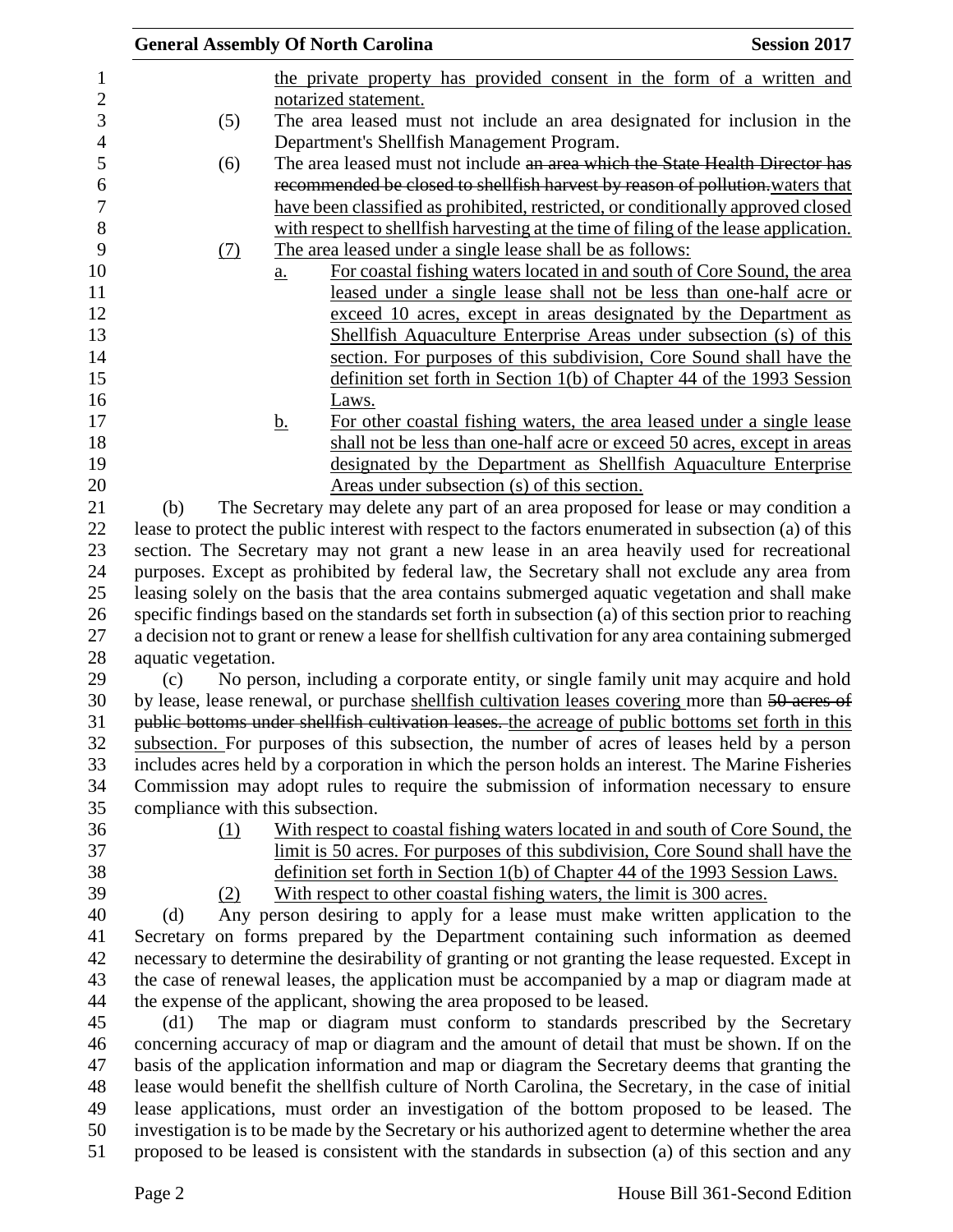### **General Assembly Of North Carolina Session 2017**

 other applicable standards under this Article and the rules of the Marine Fisheries Commission. In the event the Secretary finds the application inconsistent with the applicable standards, the Secretary shall deny the application or propose that a conditional lease be issued that is consistent with the applicable standards. In the event the Secretary authorizes amendment of the application, the applicant must furnish a new map or diagram meeting requisite standards showing the area 6 proposed to be leased under the amended application. At the time of making application for an initial lease, the applicant must pay a filing fee of two hundred dollars (\$200.00). initial lease, the applicant must pay a filing fee of two hundred dollars (\$200.00).

 (e) The area of bottom applied for in the case of an initial lease or amended initial lease must be as compact as possible, taking into consideration the shape of the body of water, the consistency of the bottom, and the desirability of separating the boundaries of a leasehold by a sufficient distance from any known natural shellfish bed to prevent the likelihood of disputes arising between the leaseholder and members of the public taking shellfish from the natural bed.

 (f) Within a reasonable time after receipt of an application that complies with subsection (d), the Secretary shall notify the applicant of the intended action on the lease application. If the intended action is approval of the application as submitted or approval with a modification to which the applicant agrees, the Secretary shall conduct a public hearing in the county where the proposed leasehold lies. The Secretary must publish at least two notices of the intention to lease in a newspaper of general circulation in the county in which the proposed leasehold lies. The first publication must precede the public hearing by more than 20 days; the second publication must follow the first by seven to 11 days. The notice of intention to lease must contain a sufficient description of the area of the proposed leasehold that its boundaries may be established with reasonable ease and certainty and must also contain the date, hour and place of the hearing.

 (g) After consideration of the public comment received and any additional investigations the Secretary orders to evaluate the comments, the Secretary shall notify the applicant in person or by certified or registered mail of the decision on the lease application. The Secretary shall also notify persons who submitted comments at the public hearing and requested notice of the lease 27 decision. An applicant who is dissatisfied with the Secretary's decision or another person 28 aggrieved by the decision may commence a contested case by filing a petition under 29 G.S. 150B-23 within 20-30 days after receiving notice of the Secretary's decision. In the event the Secretary's decision is a modification to which the applicant agrees, the lease applicant must furnish an amended map or diagram before the lease can be issued by the Secretary. A person other than the applicant who is aggrieved by the Secretary's decision may file a petition for a contested case hearing only if the Shellfish Cultivation Lease Review Committee established pursuant to G.S. 143B-289.57(f) determines that a hearing is appropriate. A request for a determination of the appropriateness of a contested case hearing shall be made in writing and received by the Review Committee within 30 days after the disputed decision is made. A determination of the appropriateness of a contested case shall be made within 30 days after a request for a determination is received and shall be based on whether the person seeking to commence a contested case: (1) Has alleged that the decision is contrary to a statute or rule; (2) Is directly affected by the decision; and (3) Has alleged facts or made legal arguments that demonstrate that the request

 for the hearing is not frivolous. If the Review Committee determines that a contested case is appropriate, the petition for a contested case shall be filed within 30 days after the Review Committee makes its determination. A determination that a person may not commence a contested case is a final agency decision and is subject to judicial review under Article 4 of Chapter 150B of the General Statutes. If, on judicial review, the court determines that the Review Committee erred in determining that a contested case would not be appropriate, the court shall remand the matter for a contested case hearing under G.S. 150B-23 and final decision on the permit pursuant to G.S. 113A-122.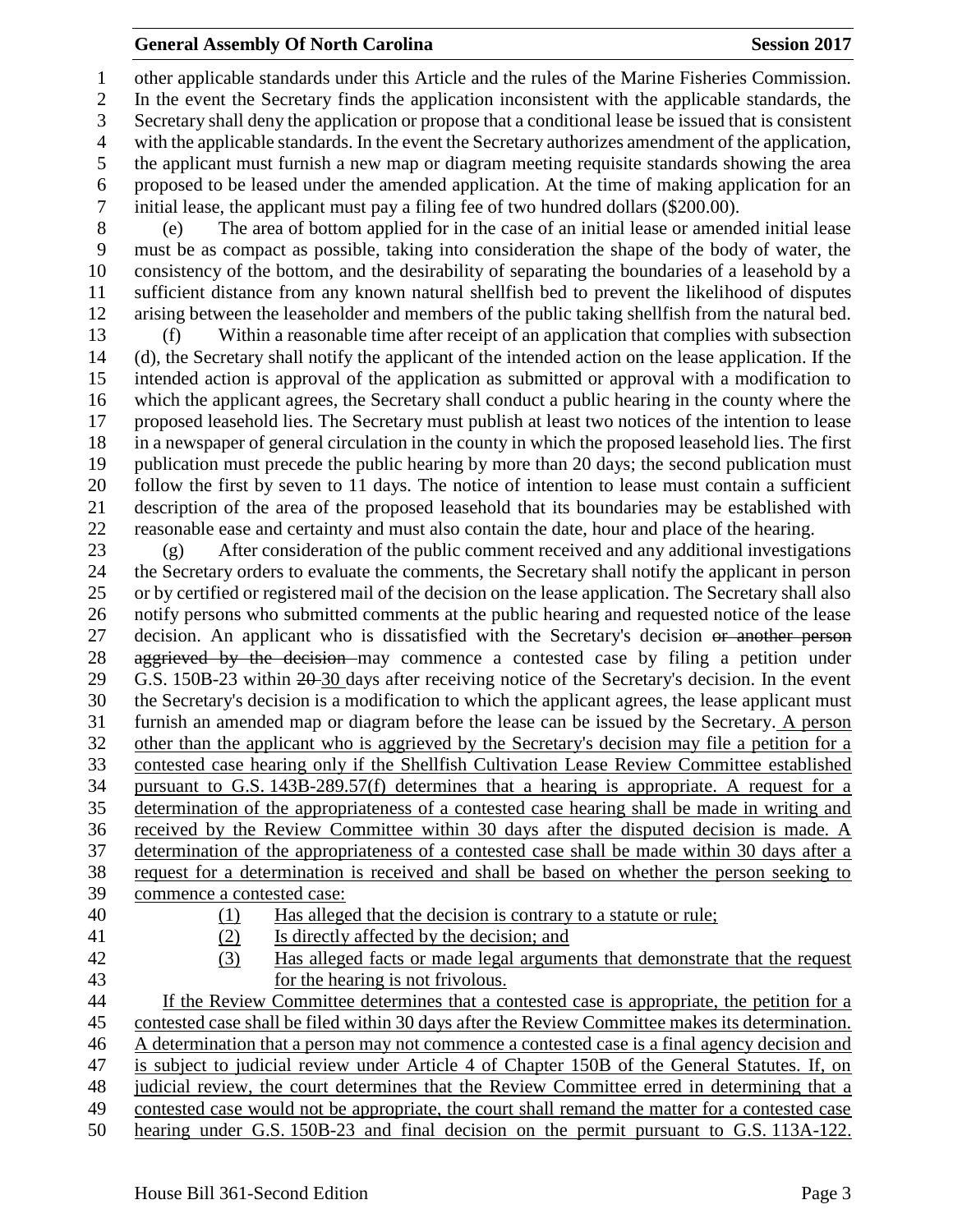## **General Assembly Of North Carolina Session 2017**

 Decisions in such cases shall be rendered pursuant to those rules, regulations, and other applicable laws in effect at the time of the commencement of the contested case.

 The applicant or another person aggrieved by a final decision under this section may appeal the decision to the superior court of the county where the proposed lease or any part thereof is located, pursuant to the provisions of Chapter 150B of the General Statutes.

(h) Repealed by Session Laws 1993, c. 466, s. 1.

 (i) After a lease application is approved by the Secretary, the applicant shall submit to the Secretary information sufficient to define the bounds of the area approved for leasing with markers in accordance with the rules of the Commission. The information shall conform to standards prescribed by the Secretary concerning accuracy and the amount of detail to be shown. When information is submitted, the boundaries are marked and all fees and rents due in advance are paid, the Secretary shall execute the lease on forms approved by the Attorney General. The Secretary is authorized, with the approval of the lessee, to amend an existing lease by reducing the area under lease or by combining contiguous leases without increasing the total area leased. The information required by this subsection may be based on coordinate information produced using a device equipped to receive global positioning system data.

 (j) Initial leases begin upon the issuance of the lease by the Secretary and expire at noon on the first day of July following the tenth anniversary of the granting of the lease. Renewal leases are issued for a period of 10 years from the time of expiration of the previous lease. At the time of making application for renewal of a lease, the applicant must pay a filing fee of one hundred dollars (\$100.00). The rental for initial leases is one dollar (\$1.00) per acre until noon on the first day of July following the first anniversary of the lease. Thereafter, for initial leases and from the beginning for renewals of leases entered into after that date, the rental is ten dollars (\$10.00) per acre per year. Rental must be paid annually in advance prior to the first day of July each year. Upon initial granting of a lease, the pro rata amount for the portion of the year left until the first day of July must be paid in advance at the rate of one dollar (\$1.00) per acre per year; then, on or before the first day of July next, the lessee must pay the rental for the next full year.

 (k) Except as restricted by this Subchapter, leaseholds granted under this section are to be treated as if they were real property and are subject to all laws relating to taxation, sale, devise, inheritance, gift, seizure and sale under execution or other legal process, and the like. Leases properly acknowledged and probated are eligible for recordation in the same manner as instruments conveying an estate in real property. Within 30 days after transfer of beneficial ownership of all or any portion of or interest in a leasehold to another, the new owner must notify the Secretary of such fact. Such transfer is not valid until notice is furnished the Secretary. In the event such transferee is a nonresident, the Secretary must initiate proceedings to terminate the lease.

 (*l*) Upon receipt of notice by the Secretary of any of the following occurrences, he must commence action to terminate the leasehold:

- 
- (1) Failure to pay the annual rent in advance.
- (2) Failure to file information required by the Secretary upon annual remittance of rental or filing false information on the form required to accompany the annual remittance of rental.
- (3) Failure by new owner to report a transfer of beneficial ownership of all or any portion of or interest in the leasehold.
- (4) Failure to mark the boundaries in the leasehold and to keep them marked as required in the rules of the Marine Fisheries Commission.
- (5) Failure to utilize the leasehold on a continuing basis for the commercial production of shellfish.
- (6) Transfer of all or part of the beneficial ownership of a leasehold to a nonresident.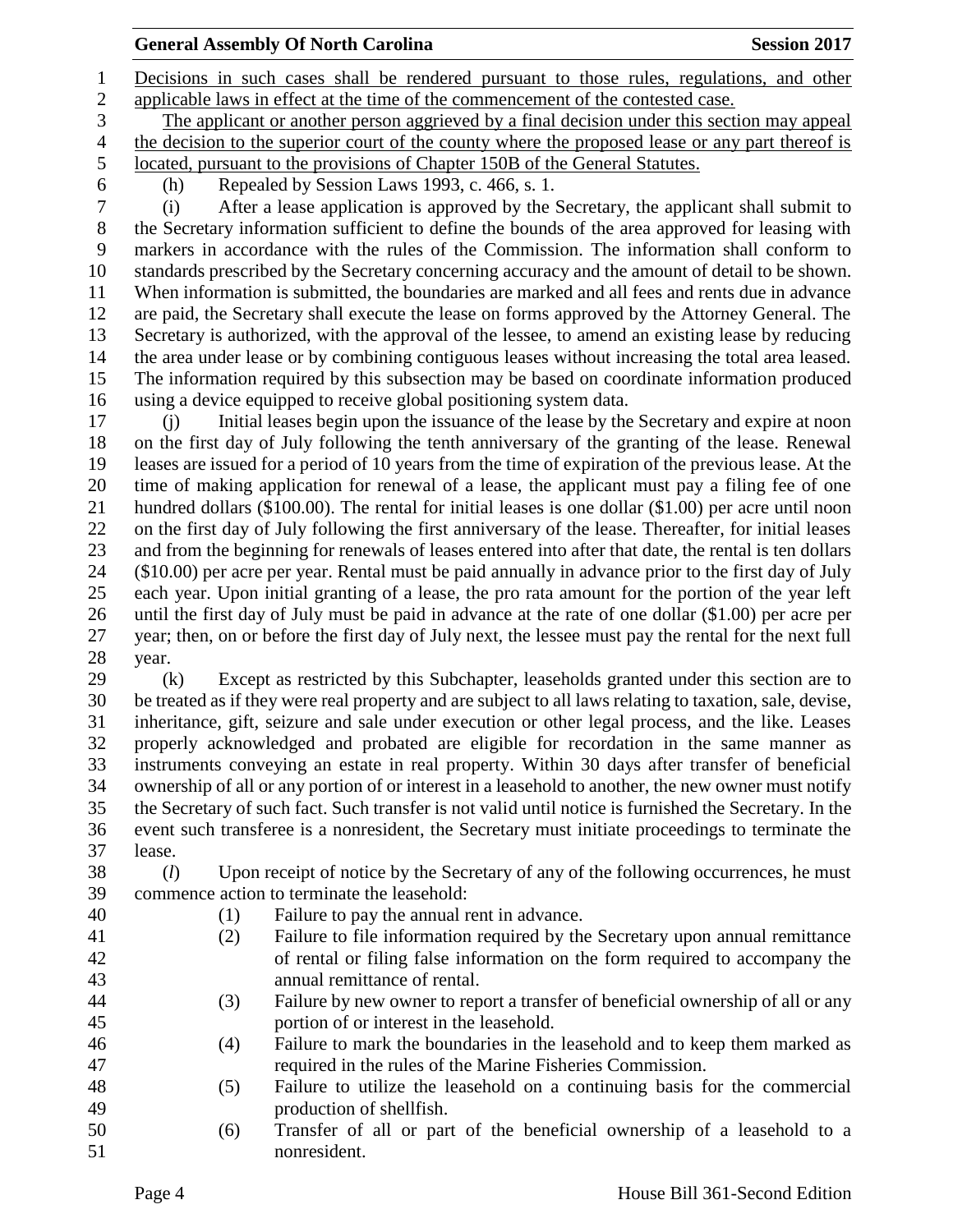| <b>General Assembly Of North Carolina</b><br><b>Session 2017</b>                                        |
|---------------------------------------------------------------------------------------------------------|
| Substantial breach of compliance with the provisions of this Article or of rules<br>(7)                 |
| of the Marine Fisheries Commission governing use of the leasehold.                                      |
| Failure to comply with the training requirements established by the Marine<br>(8)                       |
| Fisheries Commission pursuant to G.S. 113-201(c).                                                       |
| The Marine Fisheries Commission is authorized to make rules defining commercial<br>(l1)                 |
| production of shellfish, based upon the productive potential of particular areas climatic or            |
| biological conditions at particular areas or particular times, availability of seed shellfish,          |
| availability for purchase by lessees of shells or other material to which oyster spat may attach,       |
| and the like. Commercial production may be defined in terms of planting effort made as well as          |
| in terms of quantities of shellfish harvested. Provided, however, that if a lessee has made a           |
| diligent effort to effectively and efficiently manage his lease according to accepted standards and     |
| practices in such management, and because of reasons beyond his control, such as acts of God,           |
| such lessee has not and cannot meet the requirements set out by the Marine Fisheries Commission         |
| under the provisions of this subsection, his leasehold shall not be terminated under subdivision        |
| (5) of subsection (1) of this section.                                                                  |
| In the event the leaseholder takes steps within 30 days to remedy the situation upon<br>(m)             |
| which the notice of intention to terminate was based and the Secretary is satisfied that                |
| continuation of the lease is in the best interests of the shellfish culture of the State, the Secretary |
| may discontinue termination procedures. Where there is no discontinuance of termination                 |
| procedures, the leaseholder may initiate a contested case by filing a petition under G.S. 150B-23       |
| within 30 days of receipt of notice of intention to terminate. Where the leaseholder does not           |
| initiate a contested case, or the final decision upholds termination, the Secretary must send a final   |
| letter of termination to the leaseholder. The final letter of termination may not be mailed sooner      |
| than 30 days after receipt by the leaseholder of the Secretary's notice of intention to terminate, or   |
| of the final agency decision, as appropriate. The lease is terminated effective at midnight on the      |
| day the final notice of termination is served on the leaseholder. The final notice of termination       |
| may not be issued pending hearing of a contested case initiated by the leaseholder.                     |
| Service of any notice required in this subsection may be accomplished by certified mail,                |
| return receipt requested; personal service by any law-enforcement officer; or upon the failure of       |
| these two methods, publication. Service by publication shall be accomplished by publishing such         |
| notices in a newspaper of general circulation within the county where the lease is located for at       |

 approved by the Attorney General. (n) Upon final termination of any leasehold, the bottom in question is thrown open to the public for use in accordance with laws and rules governing use of public grounds generally. the Secretary may either (i) re-lease the area to the first qualified applicant to file an application following the procedures set forth in this Article for renewal of a lease or (ii) designate the area as a Shellfish Aquaculture Enterprise Area under subsection (s) of this section. Within 30 days

 of final termination of the leasehold, the former leaseholder shall remove all abandoned markers and gear denominating the area of the leasehold as a private bottom. The State may, after 10 days' 41 notice to the owner of the abandoned markers thereof, remove the abandoned structure and markers and gear, have the area cleaned up. The cost of such removal and cleanup shall be 43 payable by the owner of the abandoned markers and gear and the State may bring suit to recover 44 the costs thereof.costs, including legal fees.

least once a week for three successive weeks. The format for notice by publication shall be

 (o) Every year between January 1 and February 15 the Secretary must mail to all leaseholders a notice of the annual rental due and include forms designed by him for determining the amount of shellfish or shells planted on the leasehold during the preceding calendar year, and the amount of harvest gathered. Such forms may contain other pertinent questions relating to the utilization of the leasehold in the best interests of the shellfish culture of the State, and must be executed and returned by the leaseholder with the payment of his rental. Any leaseholder or his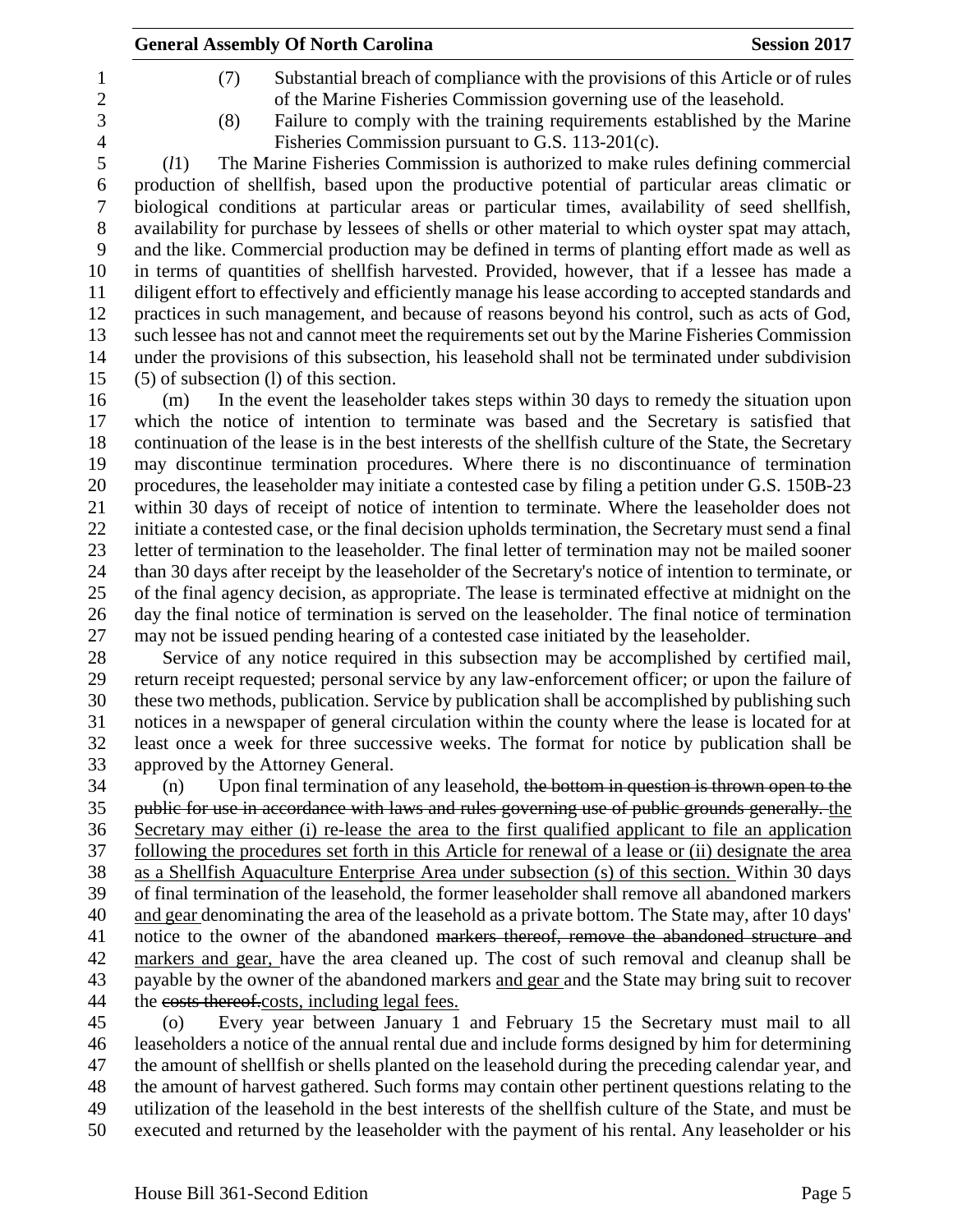agent executing such forms for him who knowingly makes a false statement on such forms is guilty of a Class 1 misdemeanor. (p) All leases and renewal leases granted after the effective date of this Article are made subject to this Article and to reasonable amendment of governing statutes, rules of the Marine Fisheries Commission, and requirements imposed by the Secretary or his agents in regulating the use of the leasehold or in processing applications of rentals. This includes such statutory increase in rentals as may be necessitated by changing conditions and refusal to renew lease after expiration, in the discretion of the Secretary. No increase in rentals, however, may be given retroactive effect. The General Assembly declares it to be contrary to public policy to the oyster and clam bottoms which were leased prior to January 1, 1966, and which are not being used to produce oysters and clams in commercial quantities to continue to be held by private individuals, thus depriving the public of a resource which belongs to all the people of the State. Therefore, when the Secretary determines, after due notice to the lessee, and after opportunity for the lessee to be heard, that oysters or clams are not being produced in commercial quantities, due to the lessee's failure to make diligent effort to produce oysters and clams in commercial quantities, the Secretary may decline to renew, at the end of the current term, any oyster or clam bottom lease which was executed prior to January 1, 1966. The lessee may appeal the denial of the Secretary to renew the lease by initiating a contested case pursuant to G.S. 150B-23. In such contested cases, the burden of proof, by the greater weight of the evidence, shall be on the lessee. (q) Repealed by Session Laws 1983, c. 621, s. 16. (r) A lease under this section shall include the right to place devices or equipment related to the cultivation or harvesting of marine resources on or within 18 inches of the leased bottom. Devices or equipment not resting on the bottom or extending more than 18 inches above the bottom will require a water column lease under G.S. 113-202.1. (s) To facilitate shellfish aquaculture opportunities through advanced siting and preapprovals from relevant federal and State agencies, the Secretary may establish Shellfish Aquaculture Enterprise Areas. The Secretary shall only issue nontransferrable leases to residents of North Carolina within designated Shellfish Aquaculture Enterprise Areas. Any leased parcel within a Shellfish Aquaculture Enterprise Area that is relinquished or terminated shall revert to the State and be made available to other applicants. (t) For purposes of this section, a "resident" is any of the following: (1) Individuals. – One who at the time in question has resided in North Carolina for the preceding six months or has been domiciled in North Carolina for the preceding 60 days. When domicile in the State for a period of 60 days up to six months is the basis for establishing residence, the individual must sign a certificate on a form supplied by the Department or the Wildlife Resources Commission, as the case may be, stating the necessary facts and the intent to establish domicile here. (2) Corporations. – A corporation which is chartered under the laws of North Carolina. (3) Partnerships. – A partnership in which all partners are residents of North Carolina. (4) Other Associations and Groups Fitting the Definition of Person. – An association or group principally composed of individual residents of North Carolina and organized for a purpose that contemplates more involvement or contact with this State than any other state. (5) Military personnel and their dependents. – A member of the Armed Forces of the United States stationed at a military facility in North Carolina, the member's spouse, and any dependent under 18 years of age residing with the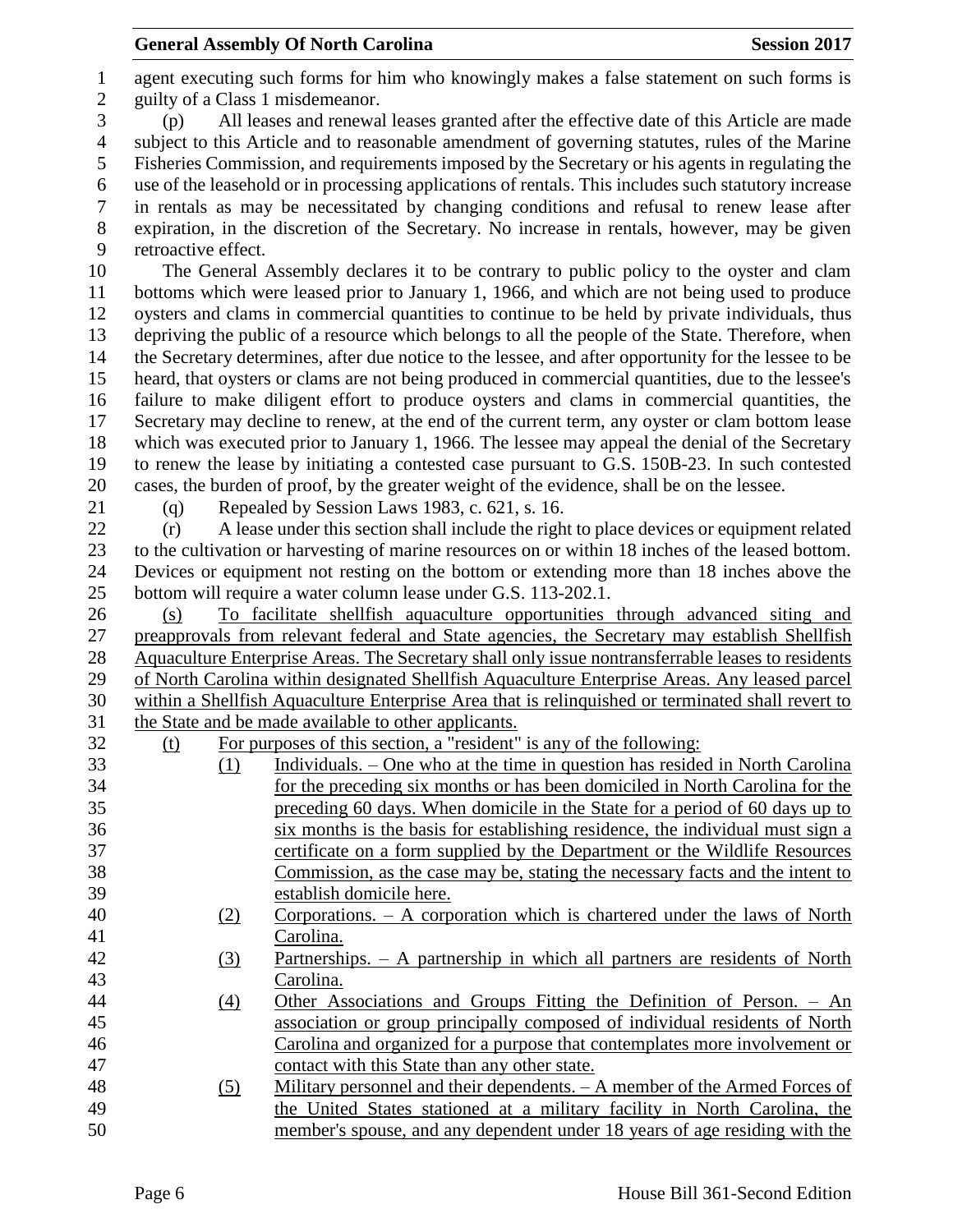|                | <b>General Assembly Of North Carolina</b><br><b>Session 2017</b>                                                                  |
|----------------|-----------------------------------------------------------------------------------------------------------------------------------|
| 1              | member are deemed residents of the State, of the county in which they live,                                                       |
| $\overline{2}$ | and also, if different, of any county in which the military facility is located.                                                  |
| 3              | Students. – Nonresident students attending a university, college, or<br>(6)                                                       |
| $\overline{4}$ | community college in the State."                                                                                                  |
| 5              | <b>SECTION 1.1.(b)</b> As part of the Shellfish Mariculture Plan required by Section                                              |
| 6              | 13.13 of S.L. 2017-57, the North Carolina Policy Collaboratory and the Division of Marine                                         |
| $\tau$         | Fisheries shall study and recommend whether the establishment of a Shellfish Mariculture                                          |
| 8              | Commission to oversee shellfish bottom leasing and other aspects of shellfish aquaculture would                                   |
| $\mathbf{9}$   | substantially advance and promote the State's shellfish aquaculture industry. The                                                 |
| 10             | recommendation shall include proposals for additional or reallocated funding as well as proposed                                  |
| 11             | legislation necessary to implement the recommendation.                                                                            |
| 12             | SECTION 1.1.(c) As part of the Shellfish Mariculture Plan required by Section                                                     |
| 13             | 13.13 of S.L. 2017-57, the North Carolina Policy Collaboratory shall establish a stakeholder                                      |
| 14             | process to study and recommend whether the shellfish leasing moratoria established by Section                                     |
| 15             | 2 of Chapter 876 of the 1967 Session Laws and Section 1(c) of S.L. 2003-64 should apply to                                        |
| 16             | Shellfish Aquaculture Enterprise Areas.                                                                                           |
| 17<br>18       | <b>ADMINISTRATIVE REMEDY FOR SHELLFISH BOTTOM LEASING APPEALS</b>                                                                 |
| 19             | <b>SECTION 1.2.</b> G.S. 143B-289.57 is amended by adding a new subsection to read:                                               |
| 20             | The Chair of the Commission shall appoint a three-member Shellfish Cultivation<br>" $(f)$                                         |
| 21             | Lease Review Committee to hear appeals of decisions of the Secretary regarding shellfish                                          |
| 22             | cultivation leases issued under G.S. 113-202. The Committee shall include one Commission                                          |
| 23             | member, who shall serve as the hearing officer, and two public members. One public member                                         |
| 24             | shall have expertise or other relevant experience in shellfish aquaculture, and the other public                                  |
| 25             | member shall have expertise or other relevant experience with respect to coastal property or                                      |
| 26             | property assessment. The Commission shall adopt rules to establish procedures for the appeals                                     |
| 27             | and may adopt temporary rules."                                                                                                   |
| 28             |                                                                                                                                   |
| 29             | <b>EXPAND SHELLFISH NURSERY AREAS AND UNDER DOCK OYSTER CULTURE</b>                                                               |
| 30             | <b>SITING</b>                                                                                                                     |
| 31             | <b>SECTION 1.3.(a)</b> G.S. 113-203 reads as rewritten:                                                                           |
| 32             | "§ 113-203. Transplanting of oysters and clams.                                                                                   |
| 33<br>34       | (a2)                                                                                                                              |
| 35             | It is unlawful to do any of the following:<br>Transplant oysters or clams taken from public grounds to private beds except<br>(1) |
| 36             | when lawfully taken during open season and transported directly to a private                                                      |
| 37             | bed in accordance with rules of the Marine Fisheries Commission.                                                                  |
| 38             | Transplant oysters or clams taken from permitted aquaculture operations to<br>(2)                                                 |
| 39             | private beds except from waters in the approved classification.                                                                   |
| 40             | Transplant oysters or clams from public grounds or permitted aquaculture<br>(3)                                                   |
| 41             | operations utilizing waters in the prohibited, restricted or conditionally                                                        |
| 42             | approved classification to private beds except when the transplanting is done                                                     |
| 43             | in accordance with the provisions of this section and implementing rules.                                                         |
| 44             | It Unless the Secretary determines that the nursery of shellfish in an area will present<br>(a3)                                  |
| 45             | a risk to public health, it is lawful to transplant seed oysters or seed clams taken from permitted                               |
| 46             | aquaculture operations that use waters in the prohibited, restricted or conditionally approved                                    |
| 47             | classification to private beds pursuant to an Aquaculture Seed Transplant Permit issued by the                                    |
| 48             | Secretary that sets times during which transplant is permissible and other reasonable restrictions                                |
| 49             | imposed by the Secretary under either of the following circumstances:                                                             |
| 50             | When transplanting seed clams less than 12 millimeters in their largest<br>(1)                                                    |
| 51             | dimension.                                                                                                                        |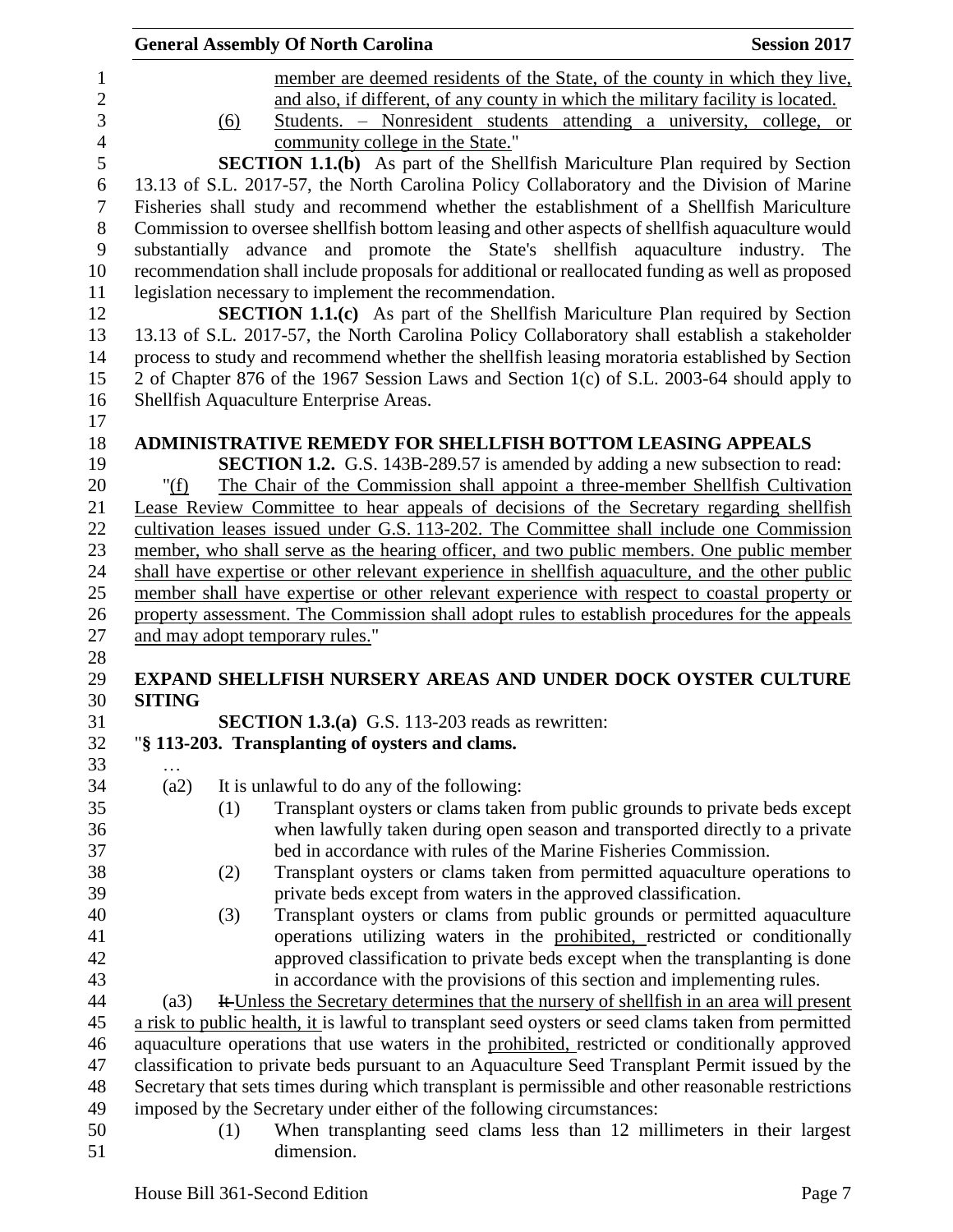| <b>General Assembly Of North Carolina</b>                                                            |          | <b>Session 2017</b>                                                                                                                                                                       |  |  |
|------------------------------------------------------------------------------------------------------|----------|-------------------------------------------------------------------------------------------------------------------------------------------------------------------------------------------|--|--|
| $\ldots$ ."                                                                                          | (2)      | When transplanting seed oysters less than 25 millimeters in their largest<br>dimension.                                                                                                   |  |  |
|                                                                                                      |          | <b>SECTION 1.3.(b)</b> G.S. 113-210(c) reads as rewritten:                                                                                                                                |  |  |
| " $(c)$                                                                                              |          | Issuance. – The Director of the Division of Marine Fisheries shall issue an Under                                                                                                         |  |  |
|                                                                                                      |          | Dock Oyster Culture Permit only if the Director determines all of the following:                                                                                                          |  |  |
|                                                                                                      | (1)      | That If the dock or pier is not-located in an area that the State Health Director                                                                                                         |  |  |
|                                                                                                      |          | has recommended be closed to shell fish harvest due to pollution or that has                                                                                                              |  |  |
|                                                                                                      |          | been closed to harvest by statute, rule, or proclamation due to suspected                                                                                                                 |  |  |
|                                                                                                      |          | pollution. pollution, the owner of the dock or pier has signed a written                                                                                                                  |  |  |
|                                                                                                      |          | acknowledgement that oysters produced under the permit are intended for                                                                                                                   |  |  |
|                                                                                                      |          | restoration purposes and not for consumption.                                                                                                                                             |  |  |
|                                                                                                      | 11       |                                                                                                                                                                                           |  |  |
|                                                                                                      |          |                                                                                                                                                                                           |  |  |
|                                                                                                      |          | SHELLFISH AQUACULTURE ENTERPRISE AREAS                                                                                                                                                    |  |  |
|                                                                                                      |          | <b>SECTION 1.4.</b> G.S. 113-201.1 is amended by adding a new subdivision to read:                                                                                                        |  |  |
|                                                                                                      | " $(3a)$ | "Shellfish Aquaculture Enterprise Area" means an area designated and                                                                                                                      |  |  |
|                                                                                                      |          | permitted by the Department that is subdivided into parcels and made                                                                                                                      |  |  |
|                                                                                                      |          | available for shellfish aquaculture leasing."                                                                                                                                             |  |  |
|                                                                                                      |          | MORATORIUM ON SHELLFISH LEASING IN THE NEW HANOVER COUNTY                                                                                                                                 |  |  |
| <b>AREA</b>                                                                                          |          |                                                                                                                                                                                           |  |  |
|                                                                                                      |          | <b>SECTION 1.5.</b> Notwithstanding G.S. 113-202 and G.S. 113-202.1, a moratorium on                                                                                                      |  |  |
|                                                                                                      |          | new shellfish cultivation leases and new water column leases for aquaculture shall be imposed                                                                                             |  |  |
|                                                                                                      |          | for all those waters bordered in the north by a line beginning at a point $34^{\circ}$ 13.10221' N – $77^{\circ}$                                                                         |  |  |
|                                                                                                      |          | 48.79544' W on the mainland near the Wrightsville Beach Bridge; running southeasterly to a                                                                                                |  |  |
|                                                                                                      |          | point 34° 12.51584′ N – 77° 47.81847′ W on Wrightsville Beach; and bordered in the south by a                                                                                             |  |  |
|                                                                                                      |          | line beginning at a point $34^{\circ}$ 07.77029'N – $77^{\circ}$ 52.08320' W on the mainland near Peden Point;                                                                            |  |  |
| running easterly near IWW Marker #141 to a point $34^{\circ}$ 07.60069'N – $77^{\circ}$ 51.03281' on |          |                                                                                                                                                                                           |  |  |
| Masonboro Island, to include the waters of Masonboro Sound and Greenville Sound. The                 |          |                                                                                                                                                                                           |  |  |
|                                                                                                      |          | moratorium shall expire July 1, 2020.                                                                                                                                                     |  |  |
|                                                                                                      |          |                                                                                                                                                                                           |  |  |
|                                                                                                      |          | <b>MORATORIUM ON SHELLFISH LEASING IN BOGUE SOUND</b>                                                                                                                                     |  |  |
|                                                                                                      |          | <b>SECTION 1.6.(a)</b> Notwithstanding G.S. 113-202 and G.S. 113-202.1, a moratorium<br>on new shell fish cultivation leases and new water column leases for aquaculture shall be imposed |  |  |
|                                                                                                      |          | for all those waters bordered in the west by a line beginning at a point $34^{\circ}$ 40.77658' N – 77 <sup>o</sup>                                                                       |  |  |
|                                                                                                      |          | 04.02674' W on the mainland near the Emerald Isle High Rise Bridge; running southeasterly                                                                                                 |  |  |
|                                                                                                      |          | following the bridge to a point $34^{\circ}$ 40.05410' N – 77° 03.80531' W on Emerald Isle; bordered in                                                                                   |  |  |
|                                                                                                      |          | the north by a line beginning at a point $34^{\circ}$ 43.24641' N – 76° 41.68436' W; running easterly                                                                                     |  |  |
|                                                                                                      |          | following the Highway 70 High Rise Bridge to a point $34^{\circ}$ 43.27819' N – 76° 41.22259' W; and                                                                                      |  |  |
|                                                                                                      |          | bordered in the east by a line beginning at a point $34^{\circ}$ 42.37275' N – 76° 40.80078' W on the                                                                                     |  |  |
|                                                                                                      |          | southern tip of Radio Island; running southerly to a point $34^{\circ}$ 41.98273' N – 76° 40.81929' on                                                                                    |  |  |
|                                                                                                      |          | Bogue Banks near the U.S. Coast Guard Station. The moratorium shall expire July 1, 2020.                                                                                                  |  |  |
|                                                                                                      |          | <b>SECTION 1.6.(b)</b> During the process for establishing Shellfish Aquaculture                                                                                                          |  |  |
|                                                                                                      |          | Enterprise Areas, the Division of Marine Fisheries of the Department of Environmental Quality                                                                                             |  |  |
|                                                                                                      |          | shall identify areas in Bogue Sound where there are fewer anticipated user conflicts with shellfish                                                                                       |  |  |
|                                                                                                      |          | leases. The Division shall report its findings to the General Assembly no later than July 1, 2019.                                                                                        |  |  |
|                                                                                                      |          |                                                                                                                                                                                           |  |  |
|                                                                                                      |          | DA DT II. DEVIEE AVETED ETHNIEE DEDADTING DATEC                                                                                                                                           |  |  |

#### **PART II. REVISE OYSTER STUDIES REPORTING DATES**

**SECTION 2.1.(a)** Section 14.11(f) of S.L. 2016-94 reads as rewritten: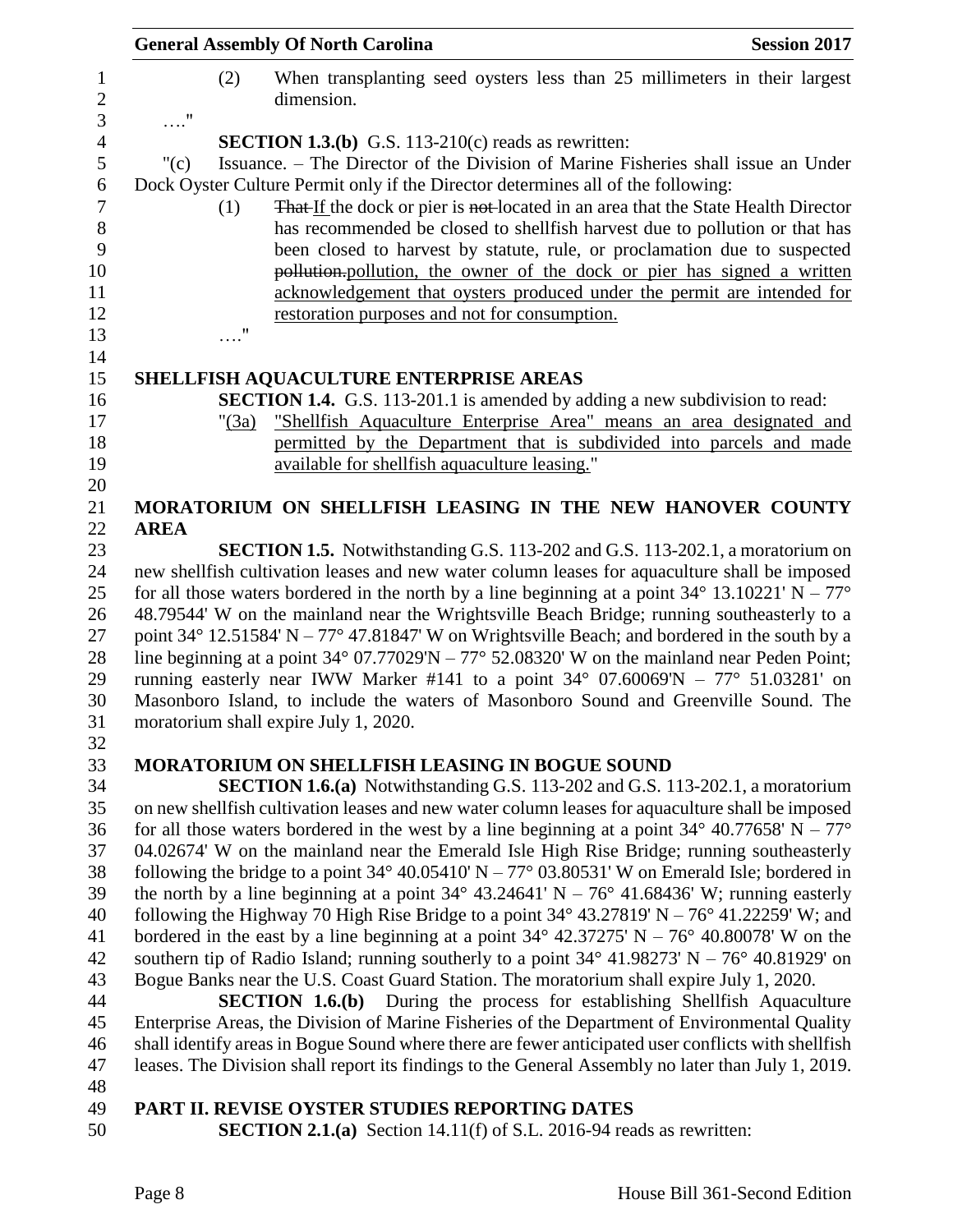## **General Assembly Of North Carolina Session 2017**

 "**SECTION 14.11.(f)** The University of North Carolina at Chapel Hill shall report the results of its study, including any recommendations and suggested legislation needed to implement the recommendations, to the Fiscal Research Division, the Environmental Review Commission, and the Joint Legislative Oversight Committee on Agriculture and Natural and Economic Resources 5 no later than December 31, 2018. December 31, 2018, which may be extended to June 30, 2019, 6 by written notice to the Fiscal Research Division if the University determines additional time is needed to complete the study." needed to complete the study." **SECTION 2.1.(b)** Section 13.13(b) of S.L. 2017-57 reads as rewritten: "**SECTION 13.13.(b)** In addition to the study required by Section 14.11(d) of S.L. 2016-94, as amended by subsection (a) of this section, the North Carolina Policy Collaboratory shall also 11 prepare and deliver a Shellfish Mariculture Plan by December 31, 2018. December 31, 2018, which may be extended to June 30, 2019, by written notice to the Fiscal Research Division if the Collaboratory determines additional time is needed to complete the study. Except as otherwise prohibited by State or federal law, all State entities shall provide all information, resources, and support deemed relevant by the Collaboratory for the creation of the Shellfish Mariculture Plan.

 The plan shall be submitted to the Joint Legislative Oversight Committee on Agriculture and Natural and Economic Resources, the chairs of the House of Representatives Appropriations Committee on Agriculture and Natural and Economic Resources, the chairs of the Senate Appropriations Committee on Agriculture, Natural, and Economic Resources, and the Fiscal Research Division and shall consider the following:

…."

 **SECTION 2.1.(c)** Section 13.13(d) of S.L. 2017-57, as amended by Section 4.1 of S.L. 2017-197, reads as rewritten:

 "**SECTION 13.13.(d)** The North Carolina Policy Collaboratory, in consultation with the Economic Development Partnership of North Carolina, the Department of Commerce, and the Department of Natural and Cultural Resources, and any other stakeholders the Partnership deems relevant, including the North Carolina Tourism Advisory Board, the North Carolina Restaurant and Lodging Association, the North Carolina Shellfish Growers Association, North Carolina Sea Grant, and the North Carolina Fisheries Association, shall develop conceptual plans and recommendations for economic development related to promotion of the State's shellfish harvesting heritage. The plans and recommendations shall include the creation of a North 32 Carolina Oyster Trail and a North Carolina Oyster Festival. other public engagement events. Plan development shall be congruent with the ongoing work of the North Carolina Policy Collaboratory and its stakeholder group as described in this section and shall include recommendations of locations, oversight, governmental support, cost, and timing of when such initiatives should be launched in the future, including, but not limited to, achieving production and acreage benchmarks, in addition to any other information deemed relevant for inclusion. The Collaboratory's recommendations shall be provided no later than December 31, 2018, to the Joint Legislative Oversight Committee on Agriculture and Natural and Economic Resources, the chairs of the House of Representatives Appropriations Committee on Agriculture and Natural and Economic Resources, the chairs of the Senate Appropriations Committee on Agriculture, Natural, and Economic Resources, and the Fiscal Research Division. The due date for the report may be extended to June 30, 2019, by written notice to the Fiscal Research Division if the Collaboratory and stakeholders determine that additional time is needed to complete the study. This study, as it may be subsequently amended after submission, shall be included as an appendix to the Shellfish Mariculture Plan required by subsection (b) of this section."

## **PART III. SEVERABILITY CLAUSE AND EFFECTIVE DATE**

 **SECTION 3.1.** If any section or provision of this act is declared unconstitutional or invalid by the courts, it does not affect the validity of this act as a whole or any part other than the part declared to be unconstitutional or invalid.